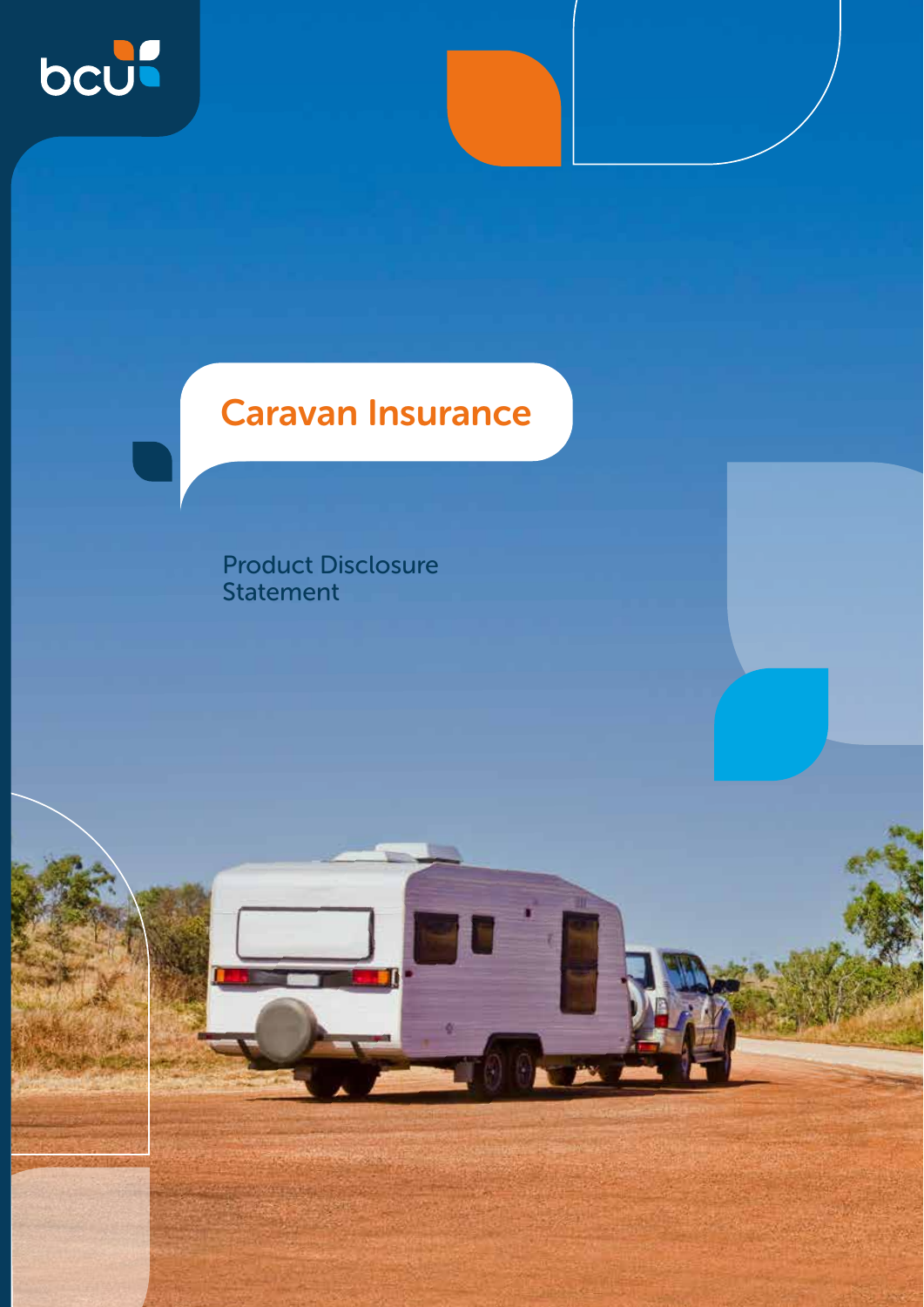# **CARAVAN PRODUCT DISCLOSURE STATEMENT AND POLICY**

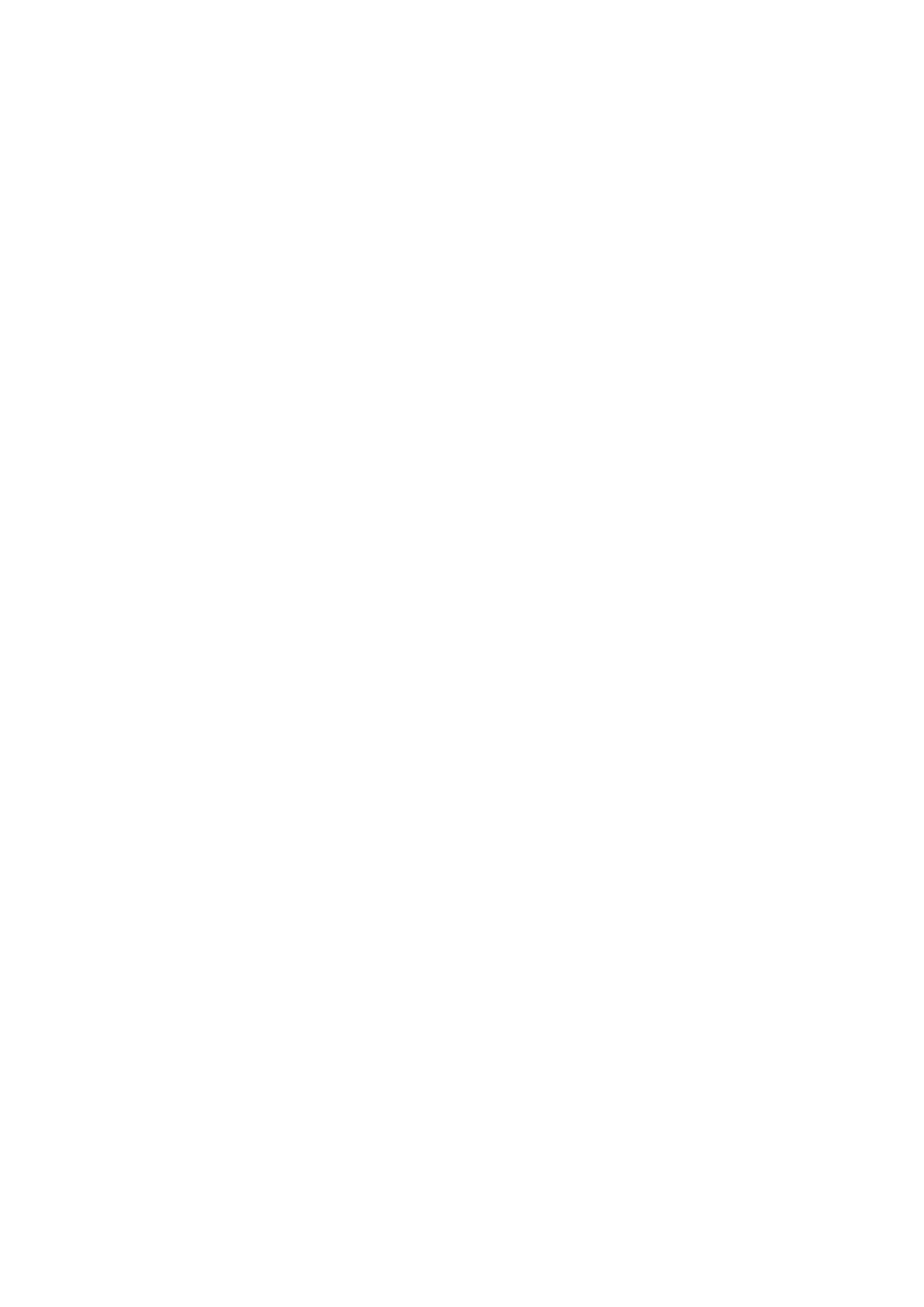## **Contents**

| Welcome to the security of CGU Insurance                        | 1              |
|-----------------------------------------------------------------|----------------|
| <b>Product Disclosure Statement</b>                             | 1              |
| Introduction                                                    | 1              |
| Significant features and benefits                               | 1              |
| Exclusions                                                      | $\overline{2}$ |
| Significant risks                                               | 2              |
| <b>Excesses</b>                                                 | $\overline{2}$ |
| Costs                                                           | $\overline{2}$ |
| Caravan Insurance Policy                                        | $\overline{2}$ |
| Our guarantee                                                   | 2              |
| The General Insurance Code of Practice                          | 3              |
| Your policy                                                     | 3              |
| What you must tell us when you apply<br>to take out this policy | 3              |
| Who you are answering the questions for                         | 3              |
| If you do not answer our questions in this way                  | 3              |
| When you are insured                                            | 3              |
| Who is insured under this policy                                | 3              |
| Who is the insurer                                              | 4              |
| Words that have a special meaning                               | 4              |
| The insurance cover you select                                  | 4              |
| <b>Policy excess</b>                                            | 4              |
| When you must pay your excess                                   | 4              |
| When you do not need to pay your excess                         | 5              |

| <b>No Claim Bonus</b>                 | 5                 |
|---------------------------------------|-------------------|
| Increasing your no claim bonus        | 5                 |
| Faultless no claim bonus              | 5                 |
| Decreasing your no claim bonus        | 5                 |
| Replacing your caravan and/or annexe  | 5                 |
| Part A                                | 5                 |
| Loss or damage to your property       | 5                 |
| Part B                                | 7                 |
| Your liability cover                  | 7                 |
| Important information                 | 7                 |
| What this policy does not cover       | $\overline{7}$    |
| Financial claims scheme               | 8                 |
| How CGU protects your privacy         | 9                 |
| How to make a claim                   | 9                 |
| How to resolve a complaint or dispute | 9                 |
| Index                                 | 10                |
| Contact us                            | <b>Back cover</b> |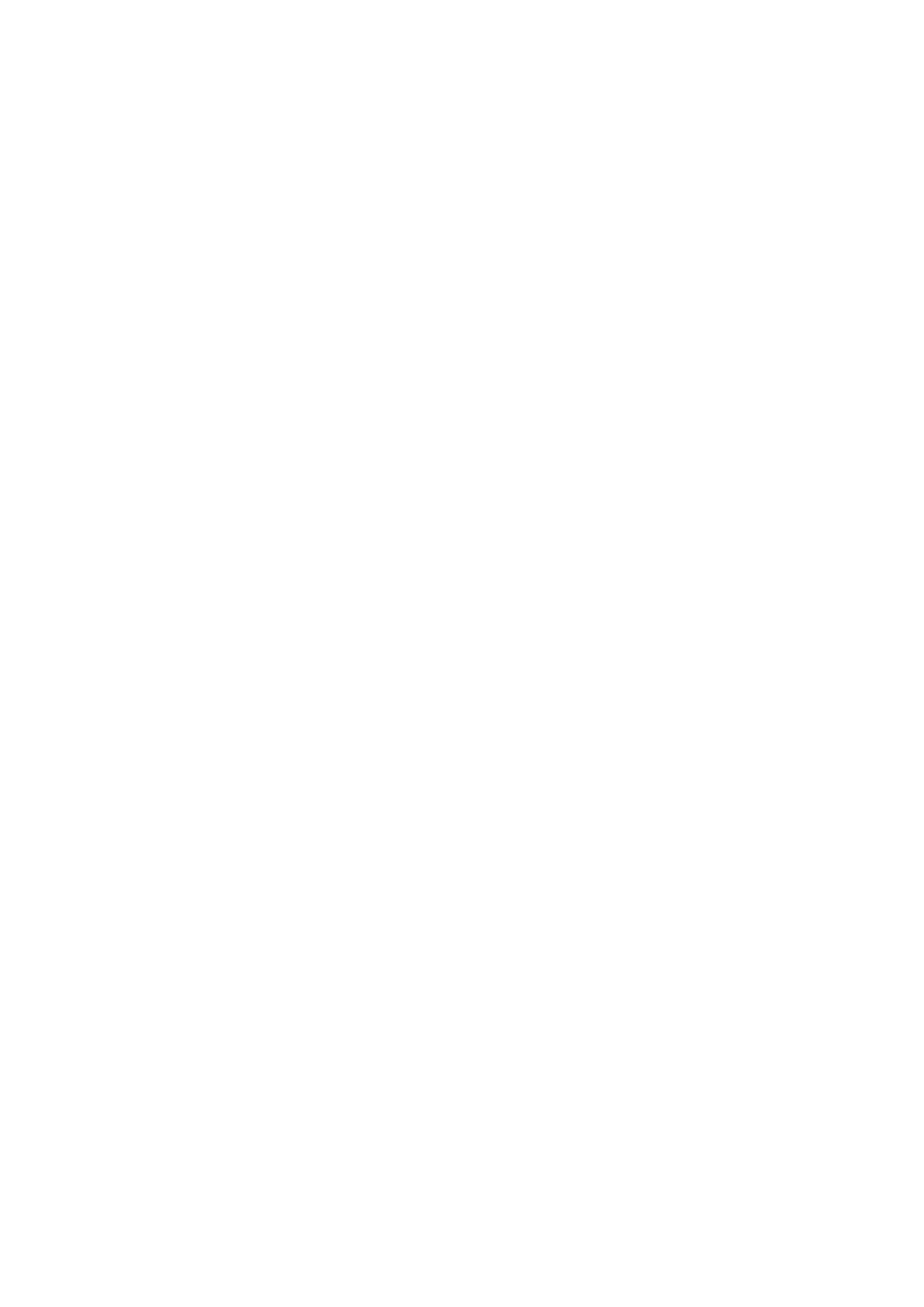## Welcome to the security of CGU Insurance

**This policy booklet is important** 

## Product Disclosure **Statement**

This Product Disclosure Statement (PDS) contains important information required under the Financial Services Reform Act 2001.

To assist you to locate specific items in the policy wording, a table of contents is provided at the front and an index is provided at the back of this booklet.

### **Introduction**

#### **Who is the insurer**

Insurance Australia Limited ABN 11 000 016 722 AFSL 227681 trading as CGU Insurance is the insurer of the insurance policy. In this booklet the insurer is called 'we', 'us' or 'our'.

#### **How to contact us**

You may contact us by any of the following ways:

- in person at any CGU Insurance office
- by telephone on 13 24 81 (13CGU1)
- by writing to us at CGU Insurance, GPO Box 9902 in your capital city
- by email on our website cgu.com.au

### **The purpose of this PDS**

This PDS has been prepared to assist you in understanding the insurance policy and making an informed choice about your insurance requirements. This PDS sets out the significant features of the insurance policy including its benefits, risks and information about how the insurance premium is calculated. You still need to read the policy wording which commences on page 2 for a full description of the terms, conditions and limitations of the insurance policy.

#### **General Insurance Code of Practice**

CGU Insurance proudly supports the General Insurance Code of Practice. The purpose of the Code is to raise the standards of practice and service in the general insurance industry. Details about the Code are shown in the policy wording under 'General Insurance Code of Practice' on page 3.

### **Your cooling-off period**

If you change your mind, we provide a cooling-off period which lets you cancel your policy within 21 days with a full refund of your premium. However, your cooling-off period no longer applies if you make a claim within this time. Details about the cooling-off period are shown in the policy wording under 'Money Back Guarantee' on page 2.

#### **What to do if you have a dispute**

If you have a concern about our service or the service of our authorised representatives, you may access our internal dispute resolution process.

Details about our internal dispute resolution process are shown in the policy wording under 'How to resolve a complaint or dispute' on page 9. Further information about our complaint and dispute resolution procedures is available by contacting us.

#### **Your privacy**

We are committed to handling your personal information in accordance with the Privacy Act.

Details about your privacy are shown in the policy wording under 'How CGU protects your privacy' on page 9.

#### **How to apply for insurance**

Complete our application form. If we accept your application for insurance, you will receive a schedule that sets out details of the insurance you have taken out.

#### **How to make a claim**

If you need to make a claim on your policy contact us or your insurance adviser with all information needed to support your claim. Details about making a claim are shown in the policy wording under 'How to make a claim' on page 9.

## Significant features and benefits

- We provide full replacement if your property is less than one year old and is a total loss.
- You can select on-site or Australia-wide cover.
- You can select burglary/theft cover for contents while inside a rigid lockable annex.
- You can select cover for flood damage.
- \$30 million liability insurance is included.
- You can pay your premiums by instalment.

A range of additional benefits is included. These benefits are shown in the policy wording under 'Additional things we will pay for' on page 6.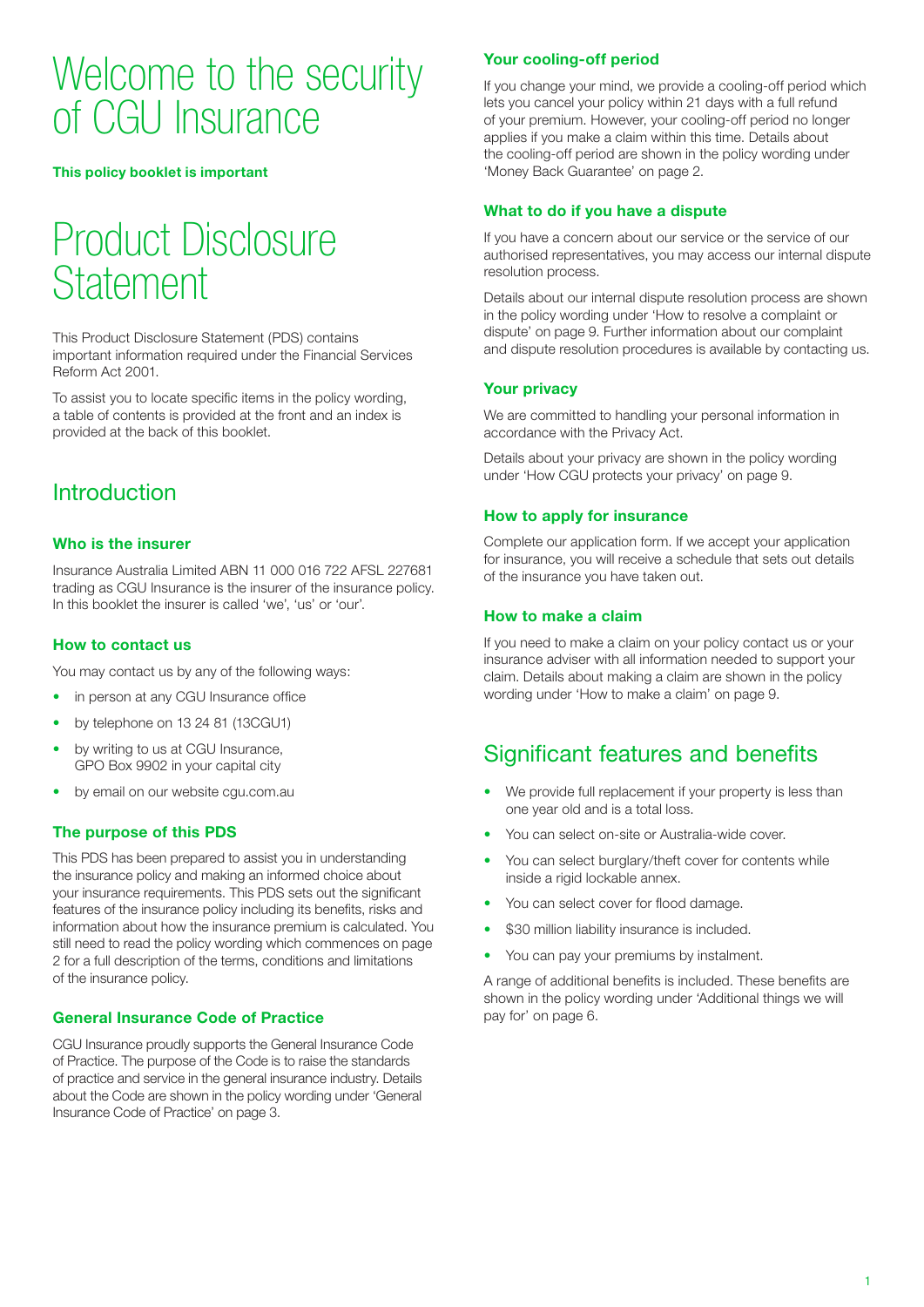## **Exclusions**

Our insurance is designed to provide protection for you in the event of something happening which has been insured against.

Under some circumstances, this policy will not provide any insurance cover to you. For example, we do not pay for loss or damage caused by:

- a reduction in value due to wear and tear
- rust or corrosion
- flood, unless you have selected this cover.

This lists some of the events that are not covered by this insurance, and for full details of all relevant policy exclusions you should read the policy wording and make yourself aware of all the exclusions that apply.

In the policy wording we show when cover is not provided under 'What we will not pay for' on pages 5 and 6, 'When we will not pay' on page 7, and 'What this policy does not cover' on page 7. It is important that you are aware of these exclusions so you should read them.

There are things that you must do in order for your insurance cover to apply. For example, you must pay the premium. In the policy wording we show what you need to do under 'What you are required to do for us' on page 8.

## Significant risks

#### **Use of your caravan**

We provide cover for your property when it is used for private purposes. This includes you allowing a relative or a person whom you know personally to use your property. We do not provide cover if your property is used for business or commercial purposes.

#### **Policy limits**

Limits do apply to some items. For example, any one content item is limited to \$500. You can however advise us of items with higher values and they will be listed on the schedule.

### Excesses

If you make a claim under the policy, you may be required to pay an excess. Details of this excess and the circumstances in which it is applied are shown in the policy wording under 'Policy excess' on page 4 and the amount of the excess will be shown on your schedule. We take into consideration a number of factors in setting the amount of the excess. These include factors relating to the type of caravan being insured including modifications made to the caravan, the driving experience of people who will tow the caravan and where and how the caravan is used, the place where the caravan is kept and your previous insurance and claims history. At the time of your enquiry or application for caravan insurance, the amount of each excess will be advised to you.

## **Costs**

The premium payable by you will be shown on your schedule.

The key factors that influence the premium calculation are reflected in the questions asked, and information sought, at the time of your enquiry or application for caravan insurance. These include factors relating to the value of your caravan, the driving experience of people who will tow the caravan and where and how the caravan is used, the place where your caravan is kept and your previous insurance and claims history.

Premiums are subject to Commonwealth and state taxes and/ or charges. These include the Goods and Services Tax and stamp duty. The amount of these taxes and/or charges will be shown on your schedule.

## Caravan Insurance Policy

Please read this policy before you apply for insurance.

This policy sets out the terms, conditions and limits that apply for the insurance we offer to you. If we accept your application for insurance, you will receive a schedule that sets out details of the insurance you have taken out.

Our agreement with you is made up of your application, this insurance policy, the schedules and endorsements we send to you. Endorsements are notices we send to confirm any change to your insurance.

Keep this insurance policy in a safe place. You may want to refer to it from time to time.

We recommend that you keep receipts for major items you purchase.

If you need more information about this insurance policy, please contact your insurance adviser. We are happy to give you personal attention and service in relation to this or any other insurance enquiry.

## Our guarantee

Our Guarantee assures you of quality insurance and service at all times.

#### **Fair dealing guarantee**

We will meet any claims covered by your policy fairly and promptly.

#### **Money back guarantee**

If you change your mind, we provide a cooling-off period which lets you cancel your policy within 21 days with a full refund of your premium. However, your cooling-off period no longer applies if you make a claim within this time.

#### **Service guarantee**

We will provide you with the highest standard of service.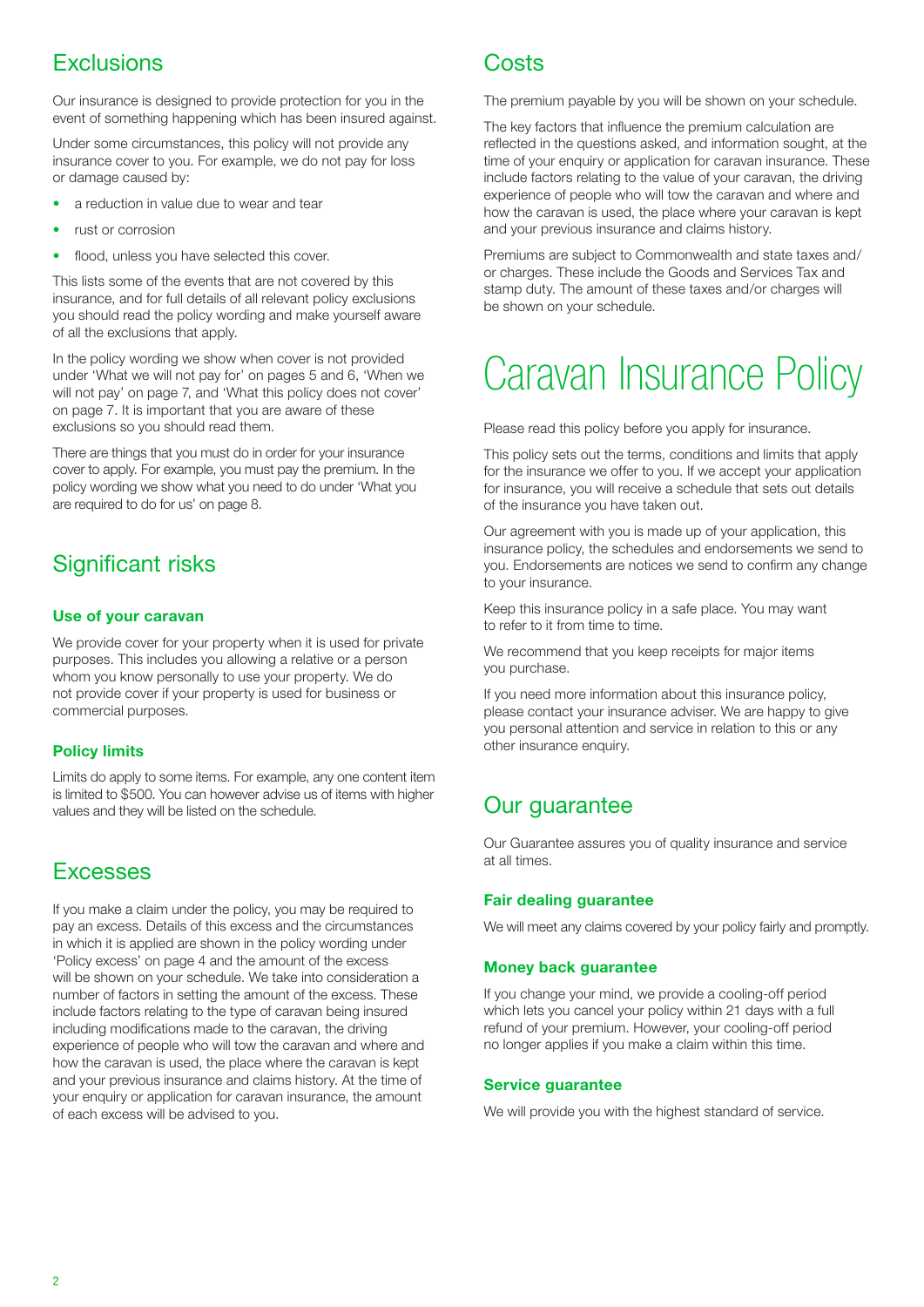## The General Insurance Code of Practice

We proudly support the General Insurance Code of Practice (Code). The purpose of the Code is to raise the standards of practice and service in the general insurance industry. The objectives of the Code are:

- to commit us to high standards of service
- to promote better, more-informed relations between us and you
- to maintain and promote trust and confidence in the general insurance industry
- to provide fair and effective mechanisms for resolving complaints you make about us, and
- to promote continuous improvement of the general insurance industry through education and training.

The Code Governance Committee is an independent body that monitors and enforces insurers' compliance with the Code.

#### **Our commitment to you**

We have adopted and supported the Code and are committed to complying with it. Please contact us if you would like more information about the Code or the Code Governance Committee.

## Your policy

## What you must tell us when you apply to take out this policy

When applying to take out insurance we will ask you certain questions. When answering these questions, you must be honest.

We will use your answers to help us decide whether to insure you and anyone else under this policy, and on what terms.

## Who you are answering the questions for

It is important that you understand you are answering the questions in this way on behalf of yourself and anyone else that you want to be covered by the policy.

## If you do not answer our questions in this way

If you do not answer our questions in this way, we may reduce or refuse to pay a claim, or cancel the policy. If you answer our questions fraudulently, we may refuse to pay a claim and treat the policy as never being in place.

The course of action we take when you do not answer our questions in this way will be considered in each circumstance based on what impact or effect your failure caused or contributed to the claim, or our decision to issue your policy.

## When you are insured

Your insurance begins when we accept your application. The commencement date of your insurance will be shown on the schedule we will send you.

We will not cover your property for a period of 48 hours from the time of the commencement of your insurance for damage or loss caused by:

- bushfire or grassfire, or
- a named cyclone.

We will provide cover however if:

- this insurance commences directly after another insurance policy covering the same property expired without a break in cover
- you have entered into a contract of sale to purchase the property
- you have entered into a contract to lease the property.

The insurance applies for the period for which you have paid us (or agreed to pay us) the premium. You may pay your premium by cash, cheque or credit card.

#### **What happens if you don't pay on time?**

When you take out insurance, you need to pay your annual premium or any instalments by the due date specified on your schedule.

An instalment is unpaid if it cannot be deducted from your nominated account or credit card.

If your premium is overdue we will send you a notice outlining the overdue amount and when it needs to be paid.

If your premium remains unpaid after the time period specified in the notice we send, we will:

- cancel your policy for non-payment, and
- refuse to pay any claim for an incident occurring after the cancellation date.

If you pay by instalment, we will send you a second notice either before cancellation informing you of the effective date of cancellation, or within 14 days after cancellation confirming the effective date of cancellation.

If you need to make a claim when your policy is overdue, and before your policy has been cancelled for non-payment, we will require you to pay the overdue amount as part of the claim settlement process. Alternatively, where the settlement method allows, we can reduce the settlement payment by the overdue amount.

## Who is insured under this policy

The person whose name is set out in the schedule is insured. In this policy that person is called 'you' or 'your'.

Any person you allow to use your property is also insured under the 'Part B - Liability' section of this policy. This applies when they use the property that is shown on your schedule.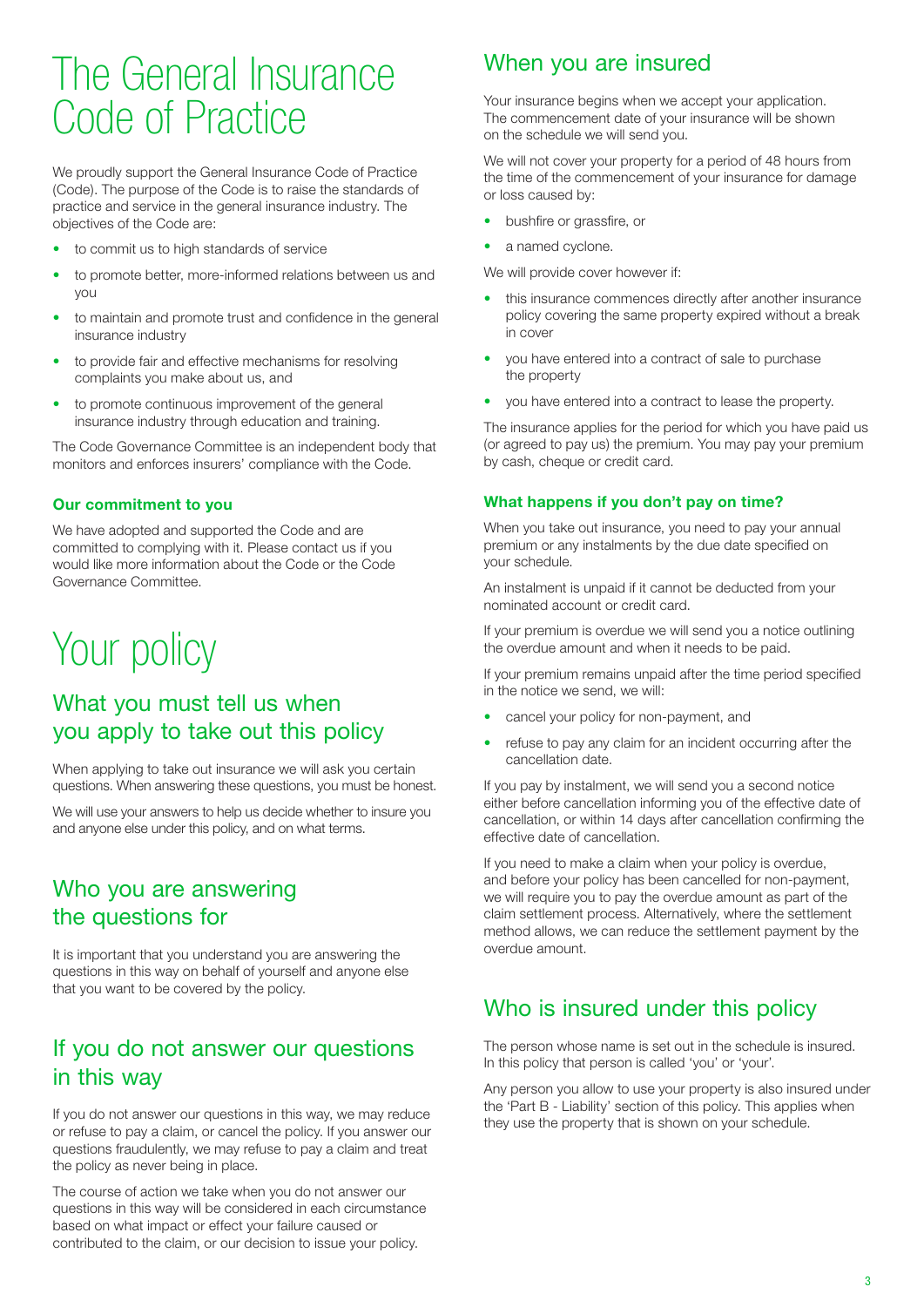## Who is the insurer

Insurance Australia Limited ABN 11 000 016 722 AFSL 227681 trading as CGU Insurance. In this policy the insurer is called 'we', 'us' or 'our'.

## Words that have a special meaning

In this policy there are words that have a special meaning.

#### **Annexe**

A structure that attaches to a caravan. This structure provides an additional area of use.

### **Authorised user**

A person you allow to use your property and either:

- To whom you are related.
- Whom you know personally.

#### **Your caravan**

A caravan, or folding trailer unit, or a detachable camping body.

Caravan includes:

- Fixtures, fittings and appliances that are permanently installed.
- Standard tools.
- Items that normally stay with a caravan when it is sold. This includes stoves, refrigerators, bottled gas equipment and fixed air conditioning.

#### **Contents**

Contents of your caravan include the following:

- Fixtures, fittings and appliances that are not permanently installed.
- Camping furniture.
- Bedding and clothing.
- Utensils, crockery and food.

#### **Excess**

An amount of money you may contribute when you make a claim. We will reduce the amount we pay you for your claim by the excess.

#### **Market value**

The amount of money it would cost to replace your caravan in your local area. We take into account the condition of your caravan.

### **Your property**

The caravan, annexe, contents and specified contents.

#### **Schedule**

The document we give you which sets out the details of your insurance cover. You receive a schedule when you first take out your insurance and again when the policy is renewed or changed.

### **Your vehicle**

The vehicle used to tow or carry your caravan.

## The insurance cover you select

- When you take out your insurance, you insure your caravan. You can also insure:
	- the annexe of your caravan
	- contents while in your caravan and/or annexe
	- Specified contents while in your caravan and/or annexe.
	- Your schedule will show the cover you have selected.
- You can select to insure your property:
	- Australia-wide, including while it is being towed or used by you or an authorised user. We also cover your property while being towed or used by an authorised user even if the authorised user pays you a hiring fee.
	- at one site only within Australia while it is being used by you or an authorised user. We also cover your property while being used by an authorised user even if the authorised user pays you a hiring fee.
- Your schedule will show which one you have selected.

## Policy excess

If you make a claim, the excess is what you are required to contribute to the claim.

We will tell you if an excess applies to your claim,

- how much that excess is, and
- how we will collect this from you.

We can collect it from you by:

- deducting it from what we pay you,
- asking the repairer or supplier to collect it from you

If we request you pay the excess, we will tell you who to pay and may require payment as part of the finalisation of your claim.

The amount of your excess is shown on your policy schedule.

## When you must pay your excess

You must contribute the amount of the excess for each claim.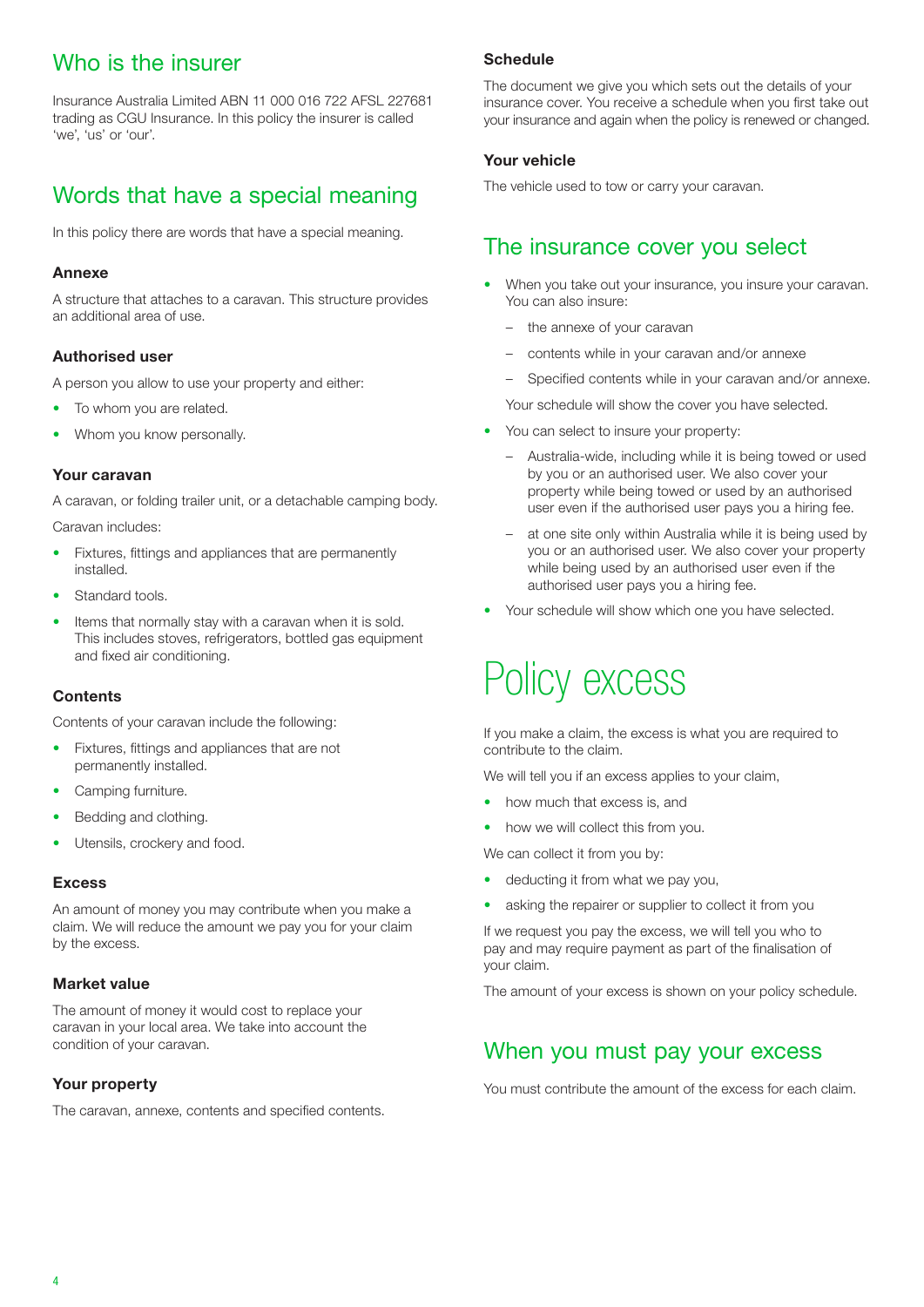## When you do not need to pay your excess

You do not need to pay your excess if you are involved in an accident and both of the following apply:

- we are satisfied that the accident was not your fault, and
- you can provide us with the name and current address of the person who caused the accident.

When determining the excess that will apply to your claim we may need to decide if you or someone else is responsible.

To do this we may request additional information – for example witness statements or photographs – and consider any laws, bylaws or rules that apply to the claim circumstances. If we are unable to determine that someone else was responsible, the excess is payable.

## No Claim Bonus

We give you a No Claim Bonus discount on your insurance premium to reward you for a good claims history.

Your current policy schedule will show any No Claim Bonus and any benefits that apply to your policy.

We calculate your No Claim Bonus discount level based on:

- the claims history of you and any other policyholders, and
- the number of years you have held a caravan insurance policy.

For each claim free year, your No Claim Bonus will move up one level, until you achieve our maximum No Claim Bonus Rating.

No Claim Bonus is calculated on each policy, unless your claims history does not entitle you to a No Claim Bonus.

Each year at renewal, your policy's No Claim Bonus is recalculated.

The No Claim Bonus levels are:

| <b>Levels</b> | <b>Discount</b> |
|---------------|-----------------|
| Rating 4      | 20%             |
| Rating 5      | 10%             |
| Rating 6      | 0%              |

## Increasing your no claim bonus

We will increase the amount of your No Claim Bonus by one level for each year that you are insured with us, as long you do not make a claim. This will continue until you reach the maximum No Claim Bonus that we allow.

## Faultless no claim bonus

Your no claim bonus will not be affected if your caravan is involved in an accident and both of the following apply:

- we are satisfied that the accident was not your fault, and
- you can provide us with the name and current address of the person who caused the accident.

### Decreasing your no claim bonus

If you make a claim and we are satisfied that you are at-fault or the responsible party is not identified, such as if the vehicle is stolen, vandalised or maliciously damaged, your No Claim Bonus will be reduced by one level when you renew your policy.

If you make more than one at-fault claim during your period of insurance, your No Claim Bonus will be reduced by one level per claim at the next renewal of your policy.

## Replacing your caravan and/or annexe

The cover provided by your policy will end if you dispose of your caravan and/or annexe. We will provide the same cover for a replacement caravan and/or annexe if you obtain it within one month after you dispose of your caravan and/or annexe.

We will cover the replacement caravan and/or annexe for 14 days from the date you obtain it. If you wish to continue cover for your replacement caravan and/or annexe with us after the 14-day period, you must contact us and confirm continuation of cover. If we do continue the cover, we will advise you of any change in premium and/or terms of the insurance. If you do not contact us and confirm continuation of cover with us, your replacement caravan and/or annexe will not be insured with us after the 14-day period has ended.

## Part A

## Loss or damage to your property

#### **What we will pay for**

We will pay for loss and/or damage to your property when:

- it is accidentally damaged, stolen or burnt. This does not include theft of contents from an annexe.
- you or an authorised user use your property for private purposes.

#### **What we will not pay for**

We will not pay for:

- any other costs you incur because your property is in an accident, is stolen or burnt. (We do provide some additional cover for alternate accommodation. Refer to the 'Additional things we will pay for' section of this document)
- reduction in value of your property due to its age and condition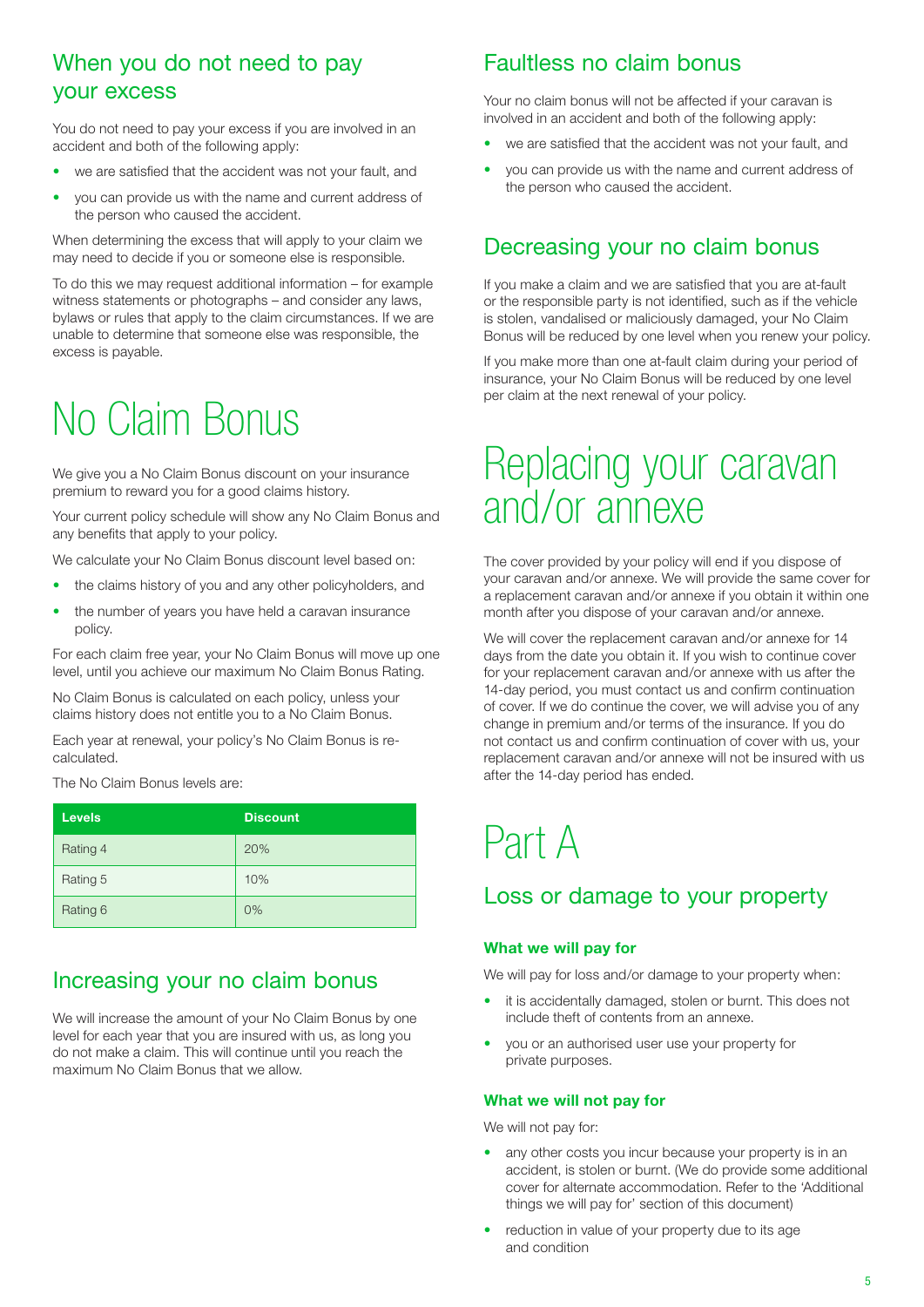- costs of any part or parts of your property that wear out
- rust or corrosion in, or on, your property
- failure of the body and frame of your property, or mechanical or electrical breakdown. We will only pay for the resultant damage to your property due to the failure or breakdown. We will not pay for the item that failed or broke down
- damage to your property that happened before this insurance started
- damage to the tyres on your caravan that occurs by applying the brakes, or by punctures, cuts or bursting of the tyres
- damage to your property caused by flood.

**We do not provide cover for damage by flood. Flood is when water from a river, creek, lake, watercourse, reservoir, dam or navigable canal overflows onto normally dry land.** 

- your annexe being stolen when:
	- it is not attached to your caravan unless it is in a locked caravan, or a locked building, or a locked vehicle
	- it is attached to your caravan and the caravan has not been occupied in the previous 24-hour period. We will pay, if at the time of the theft, your caravan is located in a caravan park that has a full-time manager who lives at that caravan park.
- damage to an annexe made of canvas, vinyl or fabric, when both of the following apply:
	- the annexe is more than 5 years old
	- the damage is caused by storm or hail.
- damage to any floor coverings in an annexe made of canvas, vinyl or fabric
- burglary or theft of your contents that are in your annexe
- mould, unless caused by a covered incident.

### **Additional things we will pay for**

- We will pay the costs of alternate accommodation that you may incur after you have had a loss. We will only pay this when the property is unable to be used after damage has occurred and when you or an authorised user is on vacation. The most we will pay is \$100 a day for five days.
- You are fully insured again for the amount shown in your schedule following a claim. This does not apply when your claim is for a total loss as the cover for your property will end then and there will be no refund of premium.
- If your caravan is damaged, we will pay the cost of towing your caravan to the nearest repairer or any other place that we agree to.
- We will pay up to \$500 to have your property returned to your home if your vehicle is damaged in an accident and cannot be used. We will pay this when the accident happened more than 100 kilometres from your home, and either:
	- the repairs to your property are completed in an area more than 100 kilometres from your home
	- your property is returned to your local area for repairs.
- If an electric motor that is part of your caravan burns out, we will repair, reinstate or replace it. We decide which one we will do. We will do this if the electric motor is 10 years old or less.
- If an electric motor that is part of your contents burns out, we will repair, reinstate or replace it. We decide which one we will do. We will do this if the electric motor is 10 years old or less.

Our choice will have regard to the circumstances of your claim and consider any preference you may have.

### **Options that you can select**

• Burglary or theft of your contents from inside your locked annexe. The loss must follow forcible and violent entry into the annexe. We will not pay for theft of contents from an annexe made of canvas, vinyl or fabric.

Your schedule will show 'includes cover for burglary or theft of contents from annexe' if you have requested this option.

Damage to your property by flood.

Your schedule will show 'includes cover for flood' if you have requested this option. Flood is defined in Part A of this policy.

### **How we pay a claim for your property**

If your caravan is damaged, stolen or burnt, we will do one of the following:

- repair or replace your caravan
- pay you the market value of your caravan. The market value is the amount of money it would cost to replace your caravan in your local area. We take into account the condition of your caravan.

We decide which one we will do.

If your annexe and/or contents are damaged, stolen or burnt, we will do one of the following:

- repair or replace your annexe and/or contents
- pay you the market value of your annexe and/or contents. The market value is the amount of money it would cost to replace your annexe and/or contents in your local area. We take into account the condition of your annexe and/or contents.

We decide which one we will do.

The most we will pay for any one contents item is \$500. You can insure any contents items that are worth more than \$500 each as specified contents. To do this you must advise us and the items will be listed on your schedule.

If your property is less than one year old and it is a total loss after an accident or it is stolen, or burnt, we will do both of the following:

- replace your property with a replacement property, provided it is locally available
- pay the registration and dealer delivery fees.

If a replacement property is not available, we will replace your property with the nearest equivalent property available.

Our choice will have regard to the circumstances of your claim and consider any preference you may have.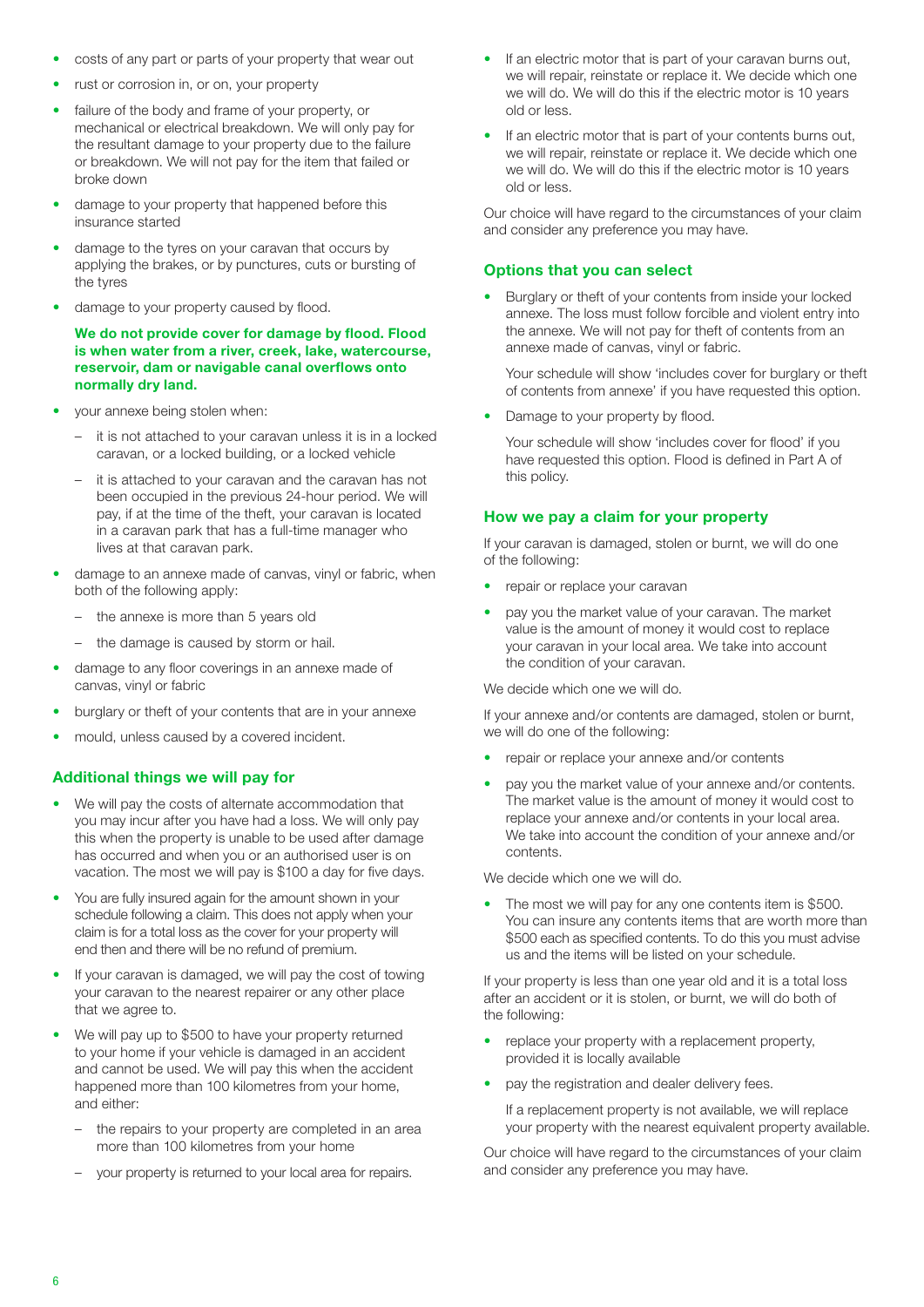### **The most we will pay for your property**

The most we will pay for any claim for your property is the sum insured shown on your schedule. This does not apply to amounts payable under 'Additional things we will pay for', under Part A of this policy – 'Loss or damage to your property'.

## Part B

## Your liability cover

We will pay the amount you are liable to pay following an accident involving your property which causes damage to property anywhere in Australia. The accident that results in the claim must occur during the period of insurance. We also pay any legal costs you have to pay in relation to the accident. This includes costs awarded against you. The most we will pay, including costs, for any single accident, or series of accidents arising out of the same event, is the amount shown in your schedule.

#### **When we will pay**

- We will pay claims arising from you or an authorised user:
	- towing your caravan
	- using or being in charge of your property
	- loading or unloading your caravan
	- erecting or dismantling the annexe.
- We will pay claims arising from goods falling from your caravan.

#### **When we will not pay**

We will not pay claims arising from:

- penalties, fines or awards of aggravated, exemplary or punitive damages made against you, or an authorised user
- accidents when there is insurance required by law that provides cover for your liability
- damage to property that belongs to, or that is in the control of:
	- you or any member of your family who normally lives with you
	- any other person who normally lives with you
	- an authorised user or any member of the authorised user's family who normally lives with that authorised user
	- any person you or an authorised user employ.
- personal injury to:
	- you or any member of your family who normally lives with you
	- any other person who normally lives with you
	- an authorised user or any member of the authorised user's family who normally lives with that authorised user
	- any person you or an authorised user employ.
- any disease that is transmitted by you or any member of your family who normally lives with you, or an authorised user

• any agreement or contract you enter into. If you would have been liable without the agreement or contract, we will pay for your liability.

#### **Additional things we will pay for**

- We will pay the amount you are liable to pay following an accident which causes death or bodily injury. We will only pay when death or bodily injury results from the use of your caravan.
- We will only pay when there is no insurance required by law that provides cover for death or bodily injury. We will not pay when this insurance is available and you do not take it.

## Important information

## What this policy does not cover

We will not pay claims for loss, damage or liability arising from:

- your property being:
	- used for an unlawful purpose that caused or contributed to the loss, damage or liability
	- used illegally
	- used for hire. This does not apply when you allow an authorised user to use your property and the authorised user pays a hiring fee
	- used for any purpose other than that for which your property was made
	- towed or carried by an unlicensed driver and you knew or ought to have known that the driver was unlicensed.
- war or warlike activity. War does not have to be declared. We do not provide cover for theft following this
- hostilities, rebellion, insurrection or revolution. We do not provide cover for theft following these events
- contamination by chemical and/or biological agents, which results from an act of terrorism. Terrorism is any act which may, or may not, involve the use of, or threat of, force or violence where the purpose of the act is to further a political, religious, ideological aim or to intimidate or influence a government (whether lawfully constituted or not) or any section of the public
- lawful destruction or confiscation of your property
- anything nuclear or radioactive
- anything that you or anyone acting for you deliberately cause
- you or an authorised user:
	- towing or carrying your caravan while under the influence of alcohol or drugs
	- towing or carrying your caravan while having a blood alcohol level higher than the level allowed by law
	- refusing a test to determine alcohol or drugs levels in the blood.

This only applies if you knew, or should have known, that the authorised user was under the influence of alcohol or drugs, or had a blood alcohol level higher than the level allowed by law, or refused a test.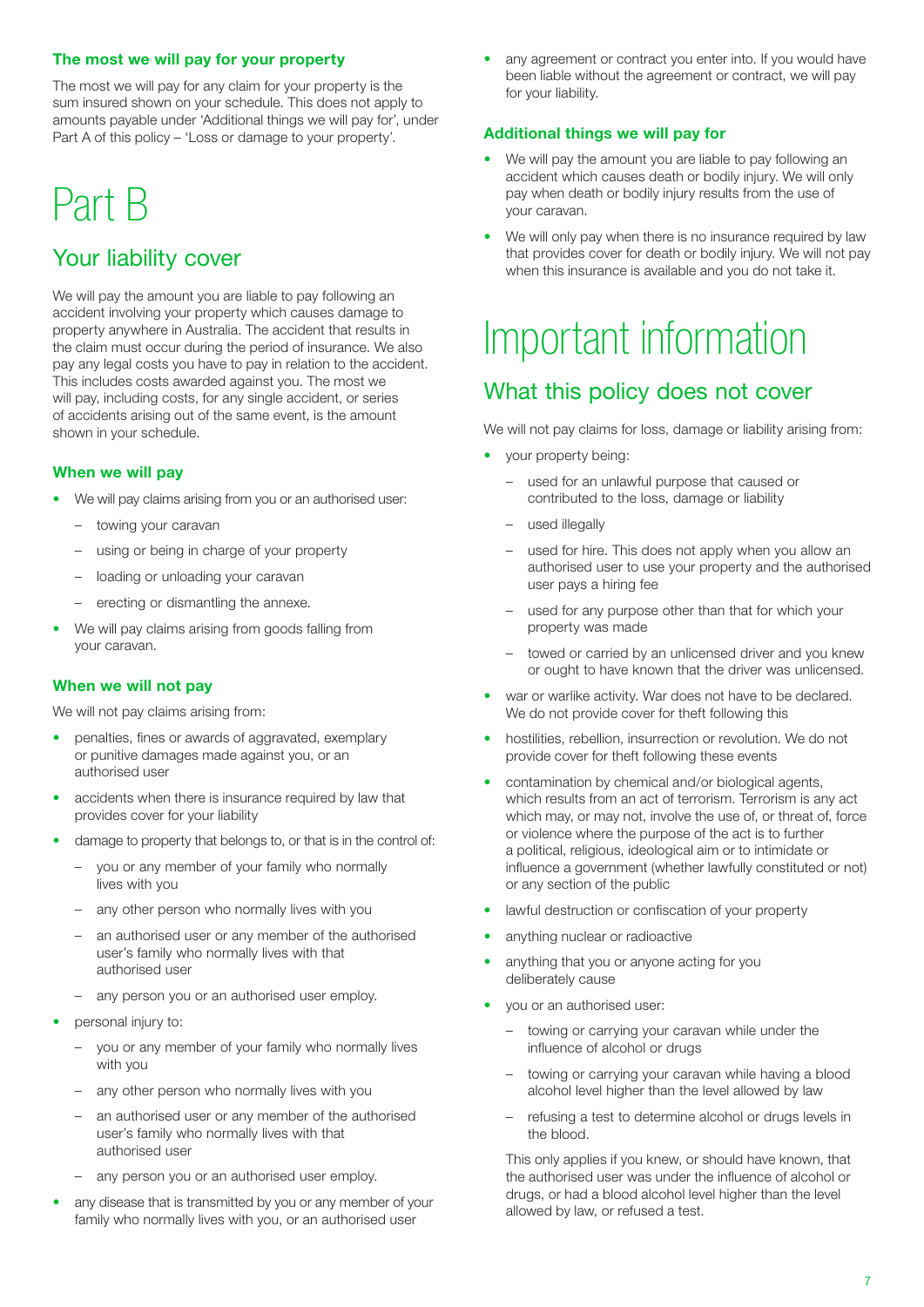If you wish to claim under this policy, the law that will apply is the law of the state or territory where the loss, damage or liability occurred.

- you or an authorised user deliberately causing an accident. We will not pay for any liability that follows from this
- your property being used when it is in an unsafe condition and you knew or should have known that it was unsafe to use, if the unsafe condition caused or contributed to the loss, damage or liability
- your property being damaged in an accident and you do not take reasonable steps to secure the property to prevent further loss or damage. This also applies if your property is stolen and then found, and you have been told where it is
- any event that does not occur within the period of insurance
- failure or inability of any item, equipment or computer software to recognise correctly, to interpret correctly or to process correctly any date, or to function correctly beyond any time when that item, equipment or computer software has not recognised, interpreted or processed correctly any date. We will pay for any resultant loss or damage that is covered by this policy.

#### **You cannot give your rights away**

You cannot give anyone else an interest in this policy without our written consent.

#### **What you are required to do for us**

Failure to do any of these things may affect our decision to continue your insurance cover. Changes to your property or circumstances of the risk may also affect our decision to continue your insurance cover.

- you must pay us the premium for this insurance
- you must tell us as soon as reasonably possible of any changes to:
	- the address where your property is normally kept
	- how your property is used
	- regular drivers who will drive a vehicle to tow or carry your property.
- you must tell us as soon as reasonably possible of any:
	- modifications that are made to your property
	- accessories that are added to your property
	- driving or criminal offences that have been committed by anyone who regularly drives a vehicle that will tow or carry your property. You do not need to tell us about any parking offences that a regular driver may receive
	- drivers who regularly tow or carry your property that have their licence suspended, cancelled or restricted by endorsement.
- you must take reasonable precautions to prevent anything that could result in a claim under this policy
- you must take reasonable steps to ensure that anyone doing anything on your behalf obeys all laws
- you and anyone who is insured by this policy must comply with the conditions of this policy.

The course of action we take when you fail to do any of these things will be considered in each circumstance based on what impact or effect your failure caused or contributed to the claim or our decision to issue your policy.

#### **Cancelling your policy before the due date**

You can cancel this policy at any time. To do this you must ask us in writing. The policy will end when we receive your request.

We can cancel this policy if you do any of the following:

- make a misleading statement to us when you apply for your insurance
- fail to tell us anything you should tell us when you apply for this policy, renew this policy and when you change or reinstate this policy
- fail to comply with the conditions of this policy
- fail to pay the premium for this insurance on time. See page 3 of this policy
- are not fair and open in your dealings with us
- make a claim during the period of this policy that is not true. The claim does not have to be under this policy and can be with us or another insurance company.

We may also cancel this policy if you fail to tell us of a change in the circumstances of the risk during the period of insurance.

If we cancel this policy, we will advise you in writing. To do this, a notice will be delivered or posted to you.

#### **What happens if you don't pay your premium on time?**

See page 3 of this policy.

#### **Return of premium if your policy is cancelled before the due date**

If your policy is cancelled before the due date:

- we will keep the premium for the period that the policy was in force
- we will return to you the premium for the period from the date the policy ended to the due date of the policy.

## Financial claims scheme

You may be entitled to payment under the financial claims scheme in the event that Insurance Australia Limited trading as CGU Insurance becomes insolvent. Access to the scheme is subject to eligibility criteria. Information about the scheme can be obtained from http://www.fcs.gov.au.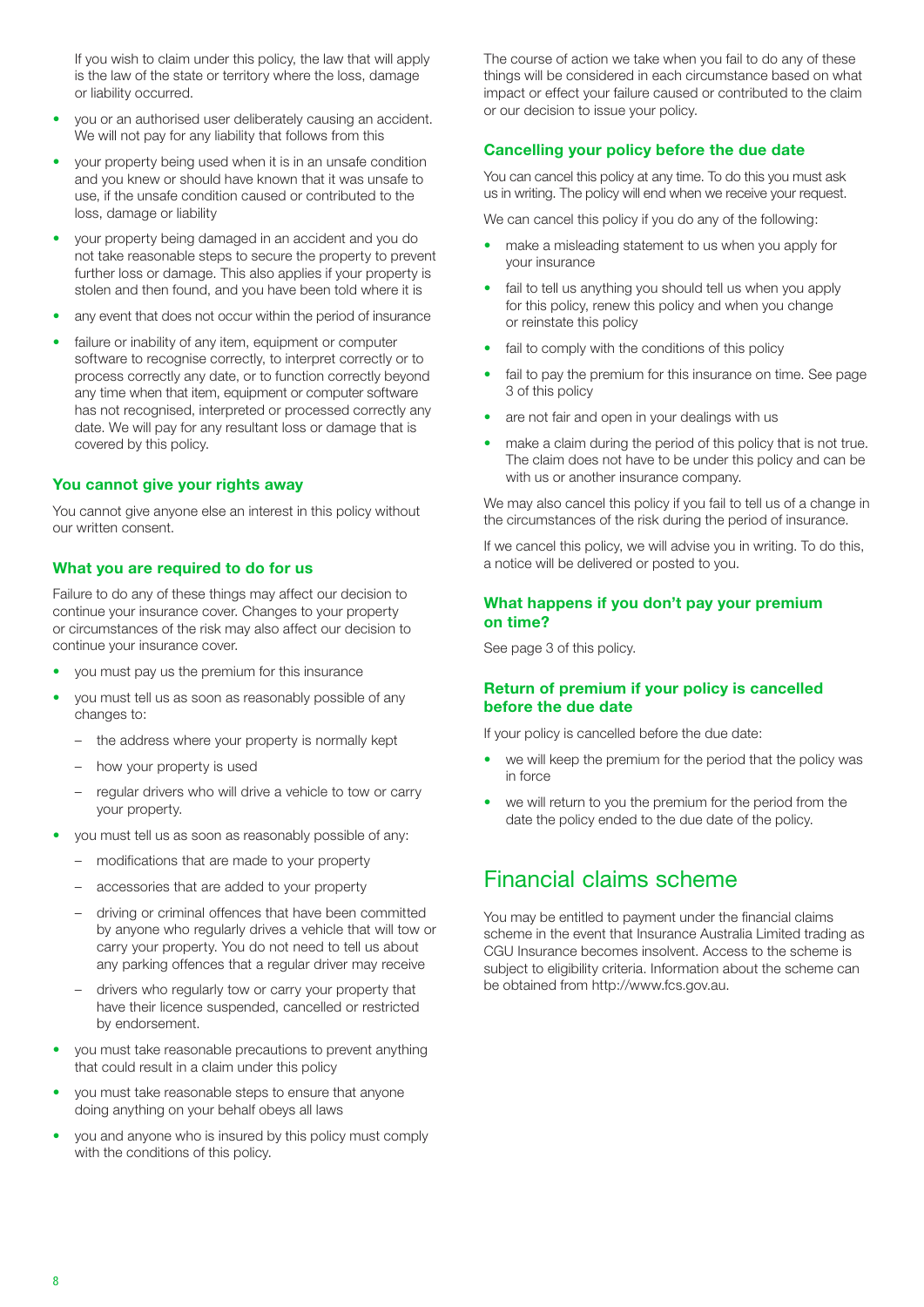## How CGU protects your privacy

We use information provided by our customers to allow us to offer our products and services. This means we may need to collect your personal information, and sometimes sensitive information about you as well (for example, health information for travel insurance). We will collect this information directly from you where possible, but there may be occasions when we collect this information from someone else.

CGU will only use your information for the purposes for which it was collected, other related purposes and as permitted or required by law. You may choose not to give us your information, but this may affect our ability to provide you with insurance cover.

We may share this information with companies within our group, government and law enforcement bodies if required by law and others who provide services to us or on our behalf, some of which may be located outside of Australia.

For more details on how we collect, store, use and disclose your information, please read our Privacy Policy located at cgu.com.au/privacy. Alternatively, contact us at privacy@cgu.com.au or 13 15 32 and we will send you a copy. We recommend that you obtain a copy of this policy and read it carefully.

By applying for, using or renewing any of our products or services, or providing us with your information, you agree to this information being collected, held, used and disclosed as set out in this policy.

Our Privacy Policy also contains information about how you can access and seek correction of your information, complain about a breach of the privacy law, and how we will deal with your complaint.

## How to make a claim

## 1.Make sure you have all the information you need to support your claim

We will need:

- contact details of any people involved in the incident, including their name and current residential address and/or vehicle registration and who they are insured with
- any letters, notices or court documents about the incident as soon as reasonably possible after receiving them
- the incident report number for any claims in relation to theft or attempted theft, vandalism or a malicious act
	- the Police will provide you with this number when you report the incident to them.

## 2.Contact us or your insurance adviser to make a claim

You need to make your claim as soon as reasonably possible – any delays may reduce the amount that we pay, or prevent us from paying a claim.

We will give you immediate advice and assistance with your claim, 24 hours a day, 7 days a week.

We will ask you a range of questions to help us assess your claim. Remember that a claim made by one person is treated as a claim made by all of the people listed as the insured on your schedule.

We may:

- ask you to provide us with proof of ownership of your property
- need to inspect your property at a reasonable time and place we choose
- need quotations from a repairer.

## How to resolve a complaint or dispute

## 1.Talk to us first

If you have a complaint, the first thing you or your insurance adviser should do is speak to one of our staff. If your complaint relates specifically to a claim, speak with the claims officer managing your claim.

If the staff member or claims officer are unable to resolve the matter for you, you or your insurance adviser may speak to a manager. If you are not satisfied with our response you can go to step 2.

## 2.Seek a review

If the matter is still not resolved the manager will refer you or your insurance adviser to the relevant dispute handling department or area who will conduct a review of your dispute.

If you are still not satisfied with our response to your dispute you can go to step 3.

## 3.Seek an external review

You are entitled to seek an external review of our decision. We will provide you with information about option(s) available to you, including, if appropriate, referring you to the external dispute resolution scheme administered by the Australian Financial Complaints Authority (AFCA). The AFCA is contactable on 1800 931 678 (free call).

Further information about our complaint and dispute resolution procedures is available by contacting us.

See back cover for contact details.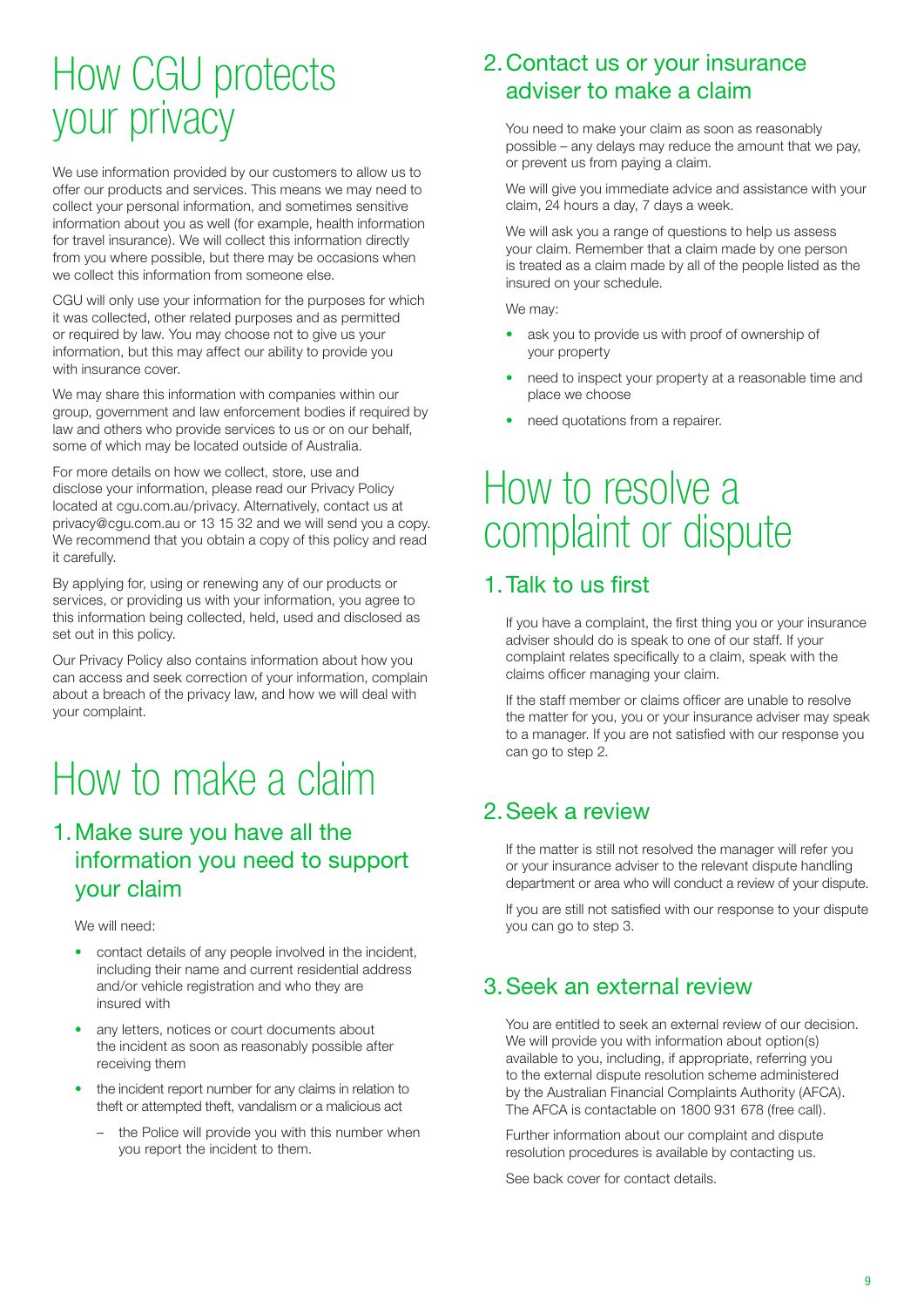## Index

## **A**

| Accessories     | 8             |
|-----------------|---------------|
| Accommodation   | 5.6           |
| Alcohol         |               |
| Annexe          | 4, 5, 6, 7    |
| Authorised User |               |
|                 | 4, 5, 6, 7, 8 |

### **C** Cancellation 1, 2, 3, 4, 9 Caravan 2, 4, 5 Claims Making a Claim 9 Paying a Claim Part A 5 Part B 7 Contents 4, 5, 6 Corrosion 2, 6 Criminal Offences 8

### **D**

| Date Processing or      |      |
|-------------------------|------|
| Interpretation          | 8    |
| Deliberate Acts         | 8    |
| Dispute Resolution      | 1. 9 |
| <b>Driving Offences</b> | 8    |
| Drugs                   | 7    |
|                         |      |

### **E**

| Electrical Breakdown | 6       |
|----------------------|---------|
| Excess               | 2, 4, 5 |
| Not to Apply         | 5.      |

### **F**

| Failure of the Body     |       |   |
|-------------------------|-------|---|
| and Frame               |       | 6 |
| Flood                   | 1.2.6 |   |
| Financial claims scheme |       | 8 |

### **I**

| Instalment Premiums | 1. 3 |
|---------------------|------|
| Insured Person/s    | 3    |

### **L**

| Legal Costs |  |
|-------------|--|
| Liability   |  |
| Covered     |  |
| Not Covered |  |
|             |  |

| м<br>Market Value                                                   | 4, 6                |
|---------------------------------------------------------------------|---------------------|
| Mechanical Breakdown<br>Modifications                               | 6<br>8              |
| N<br>No Claim Bonus                                                 | 5                   |
| Þ<br>Parts<br>Wear Out                                              | 6                   |
| Personal Information<br>Premiums                                    | 9                   |
| Payment<br>1, 2, 3, 8<br>Refund of<br>1, 2, 6<br>Property<br>4, 6-8 |                     |
| R                                                                   |                     |
| Replacing your Caravan<br>and/or Annexe<br>2, 3, 6<br>Rust          | 5.6                 |
| S<br>Schedule<br>$1-7,9$<br>Service Guarantee                       | 2                   |
| т                                                                   |                     |
| <b>Time Functions</b>                                               |                     |
| <b>Towing Costs</b>                                                 | 8<br>6, 7           |
| Tyres                                                               | 6                   |
| U                                                                   |                     |
| <b>Unlicensed Driver</b>                                            | 7                   |
| <b>Unsafe Condition</b>                                             | 8                   |
| Use of Vehicle<br>Australia-wide                                    | 1, 4                |
| <b>Hiring Fee</b><br>Received                                       | 4,7                 |
| Inability to Use                                                    | 8                   |
| Loading and<br>Unloading                                            | 7                   |
| Private Purpose                                                     | 2, 5                |
| Unlawful Purpose<br>Unsafe Condition                                | $\overline{7}$<br>8 |
| Within Australia                                                    | 1, 4                |
| v                                                                   |                     |
| Vehicle                                                             | 4                   |
| W<br>War                                                            |                     |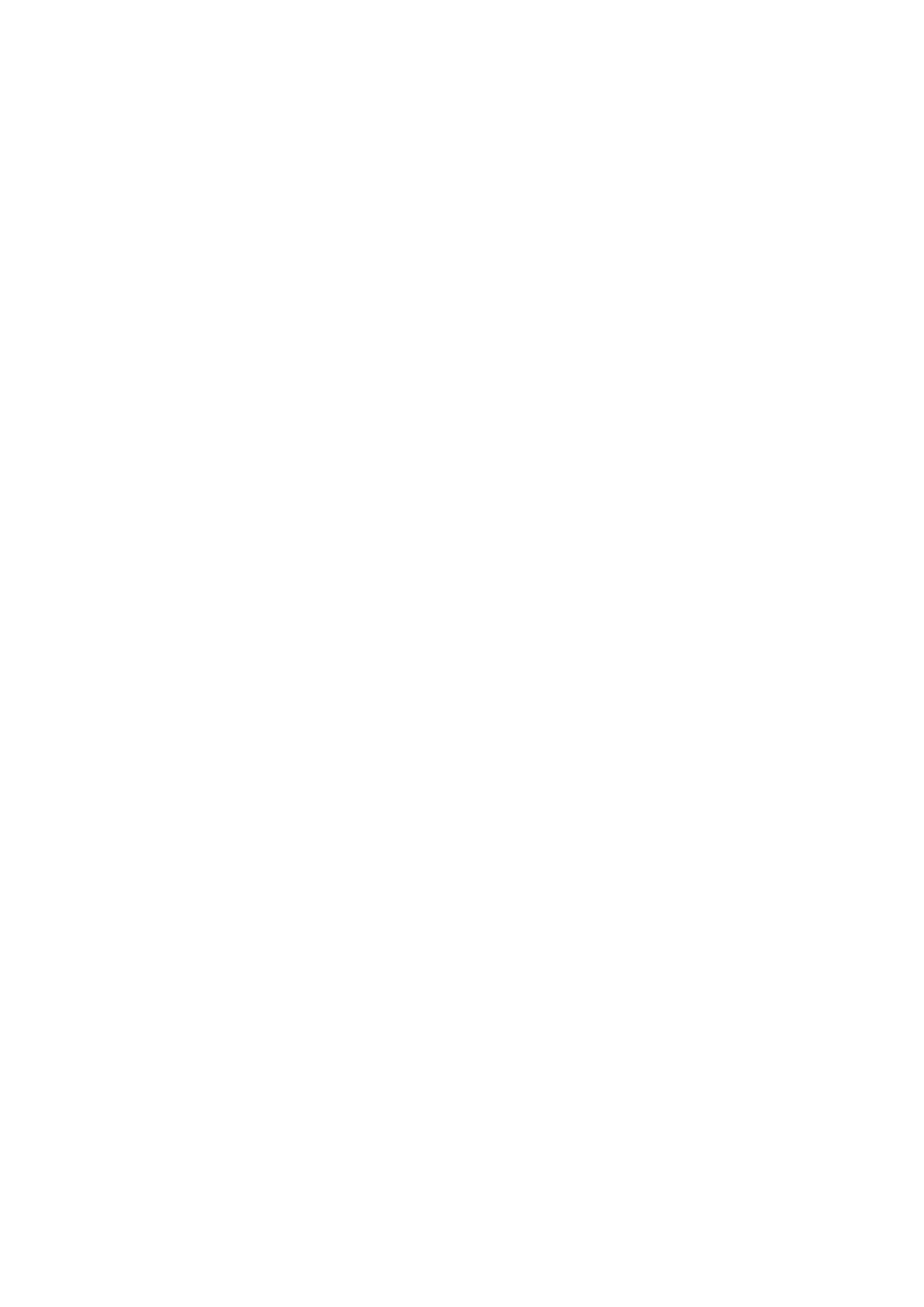## **CONTACT DETAILS**

**ENQUIRIES 13 24 81 CLAIMS 13 24 80**

## **MAILING ADDRESS**

**GPO BOX 9902 IN YOUR CAPITAL CITY**

**[CGU.COM.AU](http://CGU.COM.AU)**

#### **SYDNEY**

GPO Box 244 Sydney NSW 2001

**MELBOURNE** 181 William St Melbourne

VIC 3000

**BRISBANE** 189 Grey St South Bank

QLD 4101

**PERTH** 46 Colin St West Perth WA 6005

**ADELAIDE** 80 Flinders St Adelaide SA 5000

**Preparation date** 26/03/2021



Insurer Insurance Australia Limited ABN 11 000 016 722 AFSL 227681 trading as CGU Insurance